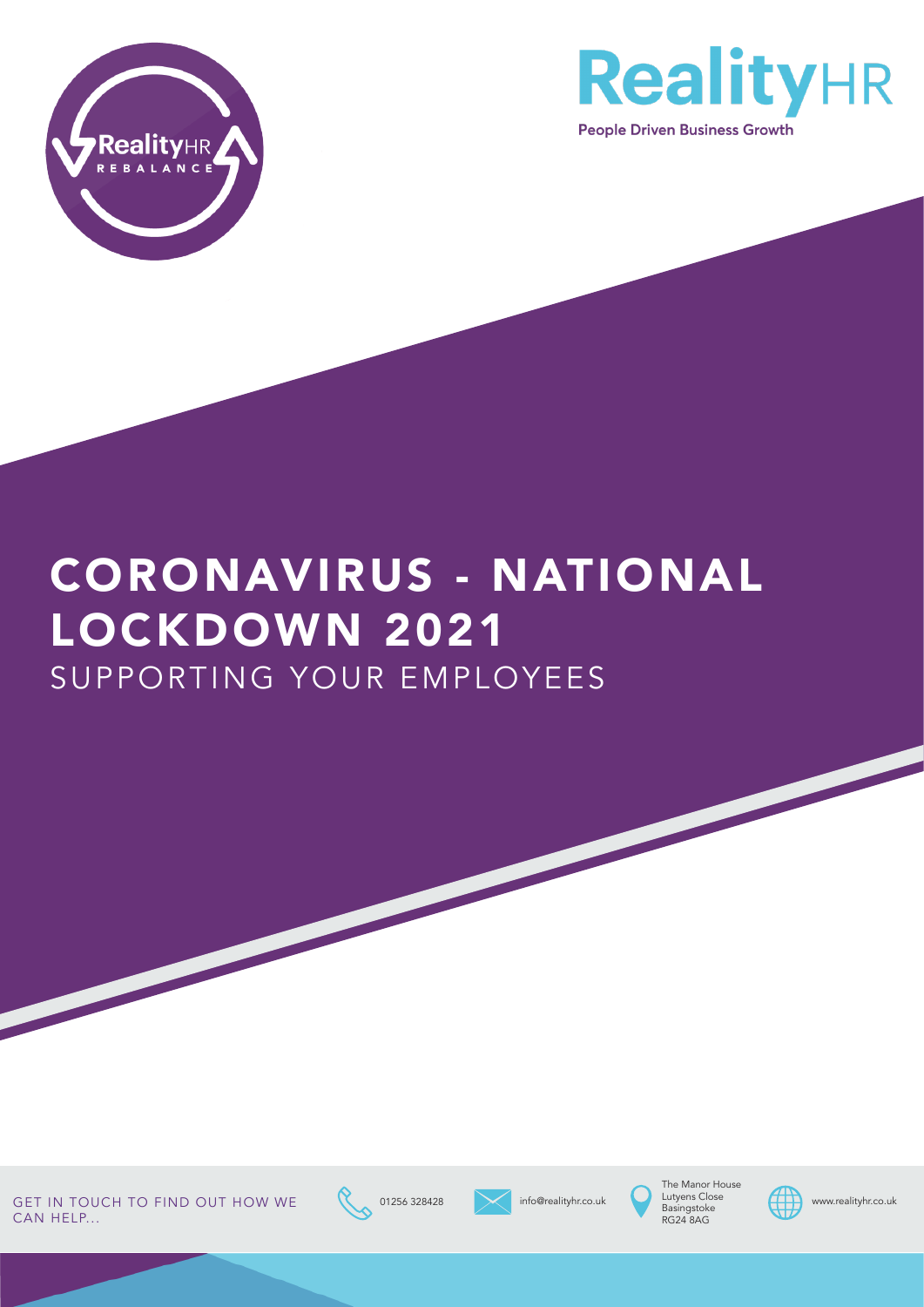Following the Government announcement on Monday 5th January 2021, England moves into another national lockdown which will see school closures across the nation and more employees being asked to work from home. Other home nations are also living and working with tough restrictions and so wherever your business or your staff are based, you may have questions about how to best support your teams whilst minimising any impact on your business.

In this factsheet we will highlight frequently asked questions and guidance around moving to remote working, supporting employees who are shielding or now have children at home, flexible working considerations, and employee wellbeing.

Understandably, your employees may be feeling anxious about a rise in case numbers, the new restrictions and the impact of the ongoing Covid situation on their families, their own wellbeing and their ability to work effectively. To support them, regular and timely communication is key; initially to clarify working arrangements and then to maintain contact whether they are working from home or onsite. Understand employees' concerns and difficulties and ensure they feel supported. Clarify your expectations of them during the coming days and weeks, which may need to be adjusted temporarily as the situation settles down. It is important to, as far as possible, help remote workers to separate their work and personal lives to ensure that they don't get burnt out.

We hope this fact sheet provides the guidance you need but every individual situation will be different so please get in touch if you want to talk to a member of the team.

## MUST ALL OUR STAFF WORK FROM HOME?

The latest advice appears stricter that in recent months, and so everyone that can reasonably work from home should do so, to minimise contact in the workplace and to minimise travel. The Government has published details of roles that they recognise cannot work from home, such as construction and manufacturing. Each business will need to balance the need to support these new measures and permit working from home with the need for effective operations. Consult with your employees and consider what tasks can, or really cannot be done from home.

#### CAN I ASK MY EMPLOYEES TO COME INTO THE OFFICE IF I THINK THEY ARE UNABLE TO WORK EFFECTIVELY FROM HOME?

The Government advice is to stay at home as much as possible and that employers should take every possible step to facilitate their employees working from home. Therefore, you should think carefully about whether it really is essential for employees to attend the workplace.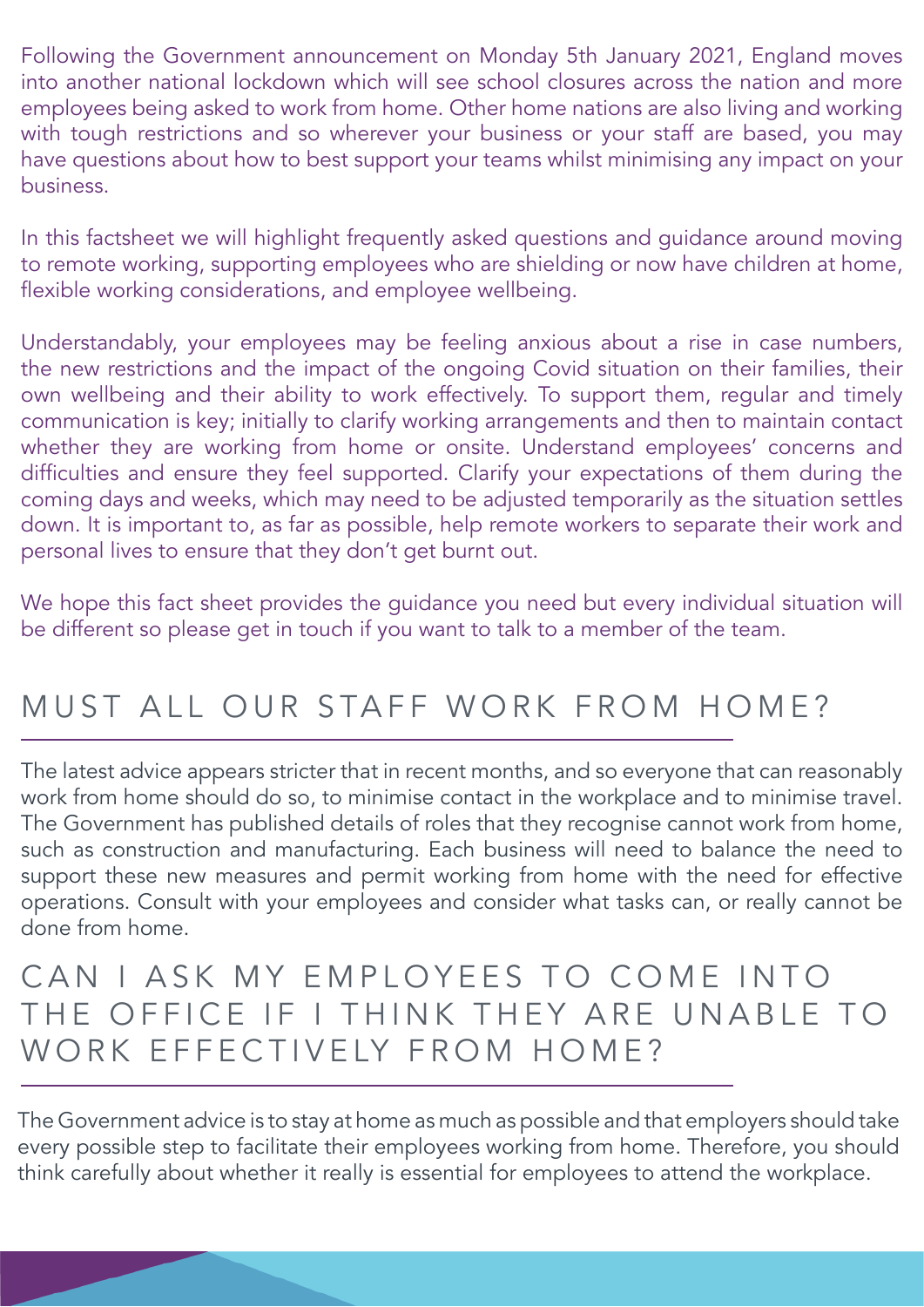Consider different ways to motivate and support productivity and high performance for remote workers, if this is your concern. Where it is necessary to work onsite, we recommend that you re-evaluate your COVID-19 risk assessments, ensure your business is Covid-secure in the updated restrictions and guidance, and communicate the findings and the requirements to your employees to reassure them of their safety.

## HOW CAN I BEST MANAGE MY EMPLOYEES' FROM HOME?

Now, more than ever, it is important to build and nurture relationships with your team members that are based on mutual trust and confidence. Line managers should be available for advice and consultation, and provide support through regular contact, but resist the temptation to supervise their employees' work and working patterns too closely.

It is the responsibility of managers to provide clear guidance on the tasks set, expected results and timescales and who the remote worker can contact for information and support. Check that the employee understands these requirements – this is crucial as it can be more difficult for a remote worker to clarify expectations. It's important that your team members keep their calendars up to date so managers understand when people are working, when they have virtual meetings and when they are away from their desks or work stations.

A good manager will have the trust of their team, a clear brief and be equipped with the training and tools they need to effectively deal with people management issues. Don't place too much value on the number of hours and minutes a day your teams spend remote working. To monitor performance, line managers should focus on achievement or outcomes rather than working hours.

#### MY EMPLOYEE CANNOT WORK THEIR NORMAL HOURS AS THEY HAVE YOUNG CHILDREN AT HOME - WHAT CAN I DO?

The new situation means that many employees will find themselves balancing work commitments and childcare or home schooling once again. Work with your teams to understand their difficulties and explore solutions that work for them and you. This might be agreeing a temporary change in work pattern, perhaps to include core hours, reduced hours, or weekend and evening working, so they can complete their work at times to suit them (whether from home or onsite). You may be able to agree different work tasks if their normal role cannot be done as usual whilst they have children at home. Communication and consultation is key to finding a solution. Agree any changes in writing (email and response is fine) to confirm the amendment and agreed timeframe so you can revert to normal contractual terms when needed or when the schools reopen.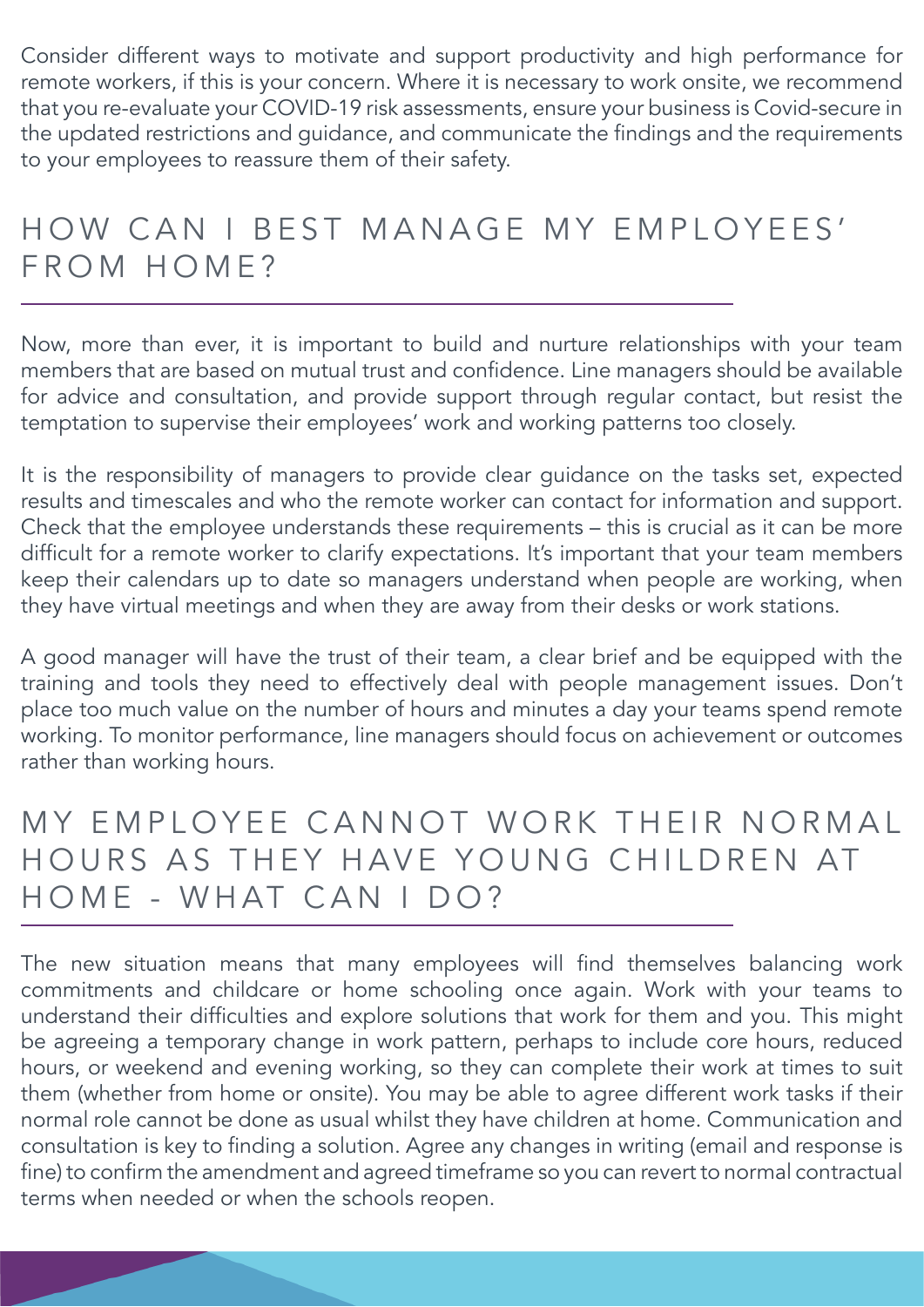If you cannot agree a workable solution, then you might consider furloughing them as they are unable to work directly because of the pandemic. See our Furlough factsheet for more guidance on this.

## CAN I FURLOUGH AN EMPLOYEE WHO CAN'T WORK DUE TO CARING OR HOME SCHOOLING DEMANDS?

Yes, Government guidance on the extended Furlough scheme which was updated in November confirms that furlough is available to employees who cannot work because of childcare or other caring responsibilities which have arisen due to Coronavirus. For instance, if your worker is caring for children at home because of closed schools, or if they are caring for a vulnerable person in the household, they may be furloughed if no alternative working arrangements can be made.

#### CAN MY EMPLOYEE USE THEIR HOLIDAY EN TITLEMENT TO LOOK AFTER THEIR CHILDREN?

Yes, you might approve any request to use holiday entitlement so your employee can care for their children. However, we'd advise against an employee using all of their annual entitlement so early in the year. This could be a good consideration for using up holiday carried over from the previous year.

## WHAT IF THEY REQUEST UNPAID LEAVE?

Yes, a period of unpaid leave can be agreed between employee and employer if the business can accommodate the absence. This will reassure the employee that they can return to their role once schools reopen, assuming the business needs remain the same, however seek advice on which benefits and entitlements may or may not accrue during a period of unpaid leave.

# CAN THEY REQUEST PARENTAL LEAVE?

Yes, if eligible and if the business can accommodate the absence. Parental leave is the statutory right for a working parent to take unpaid leave to look after their child. Employees must have one year's continuous service with the Company to qualify, and they may take a maximum of 18 weeks' parental leave up to the child's 18th birthday, although a maximum of just 4 weeks can be taken in any year in respect of any individual child. Employees should give a minimum 21 days' notice to take the leave but employers can postpone the date for up to 6 months if it is not convenient to the business.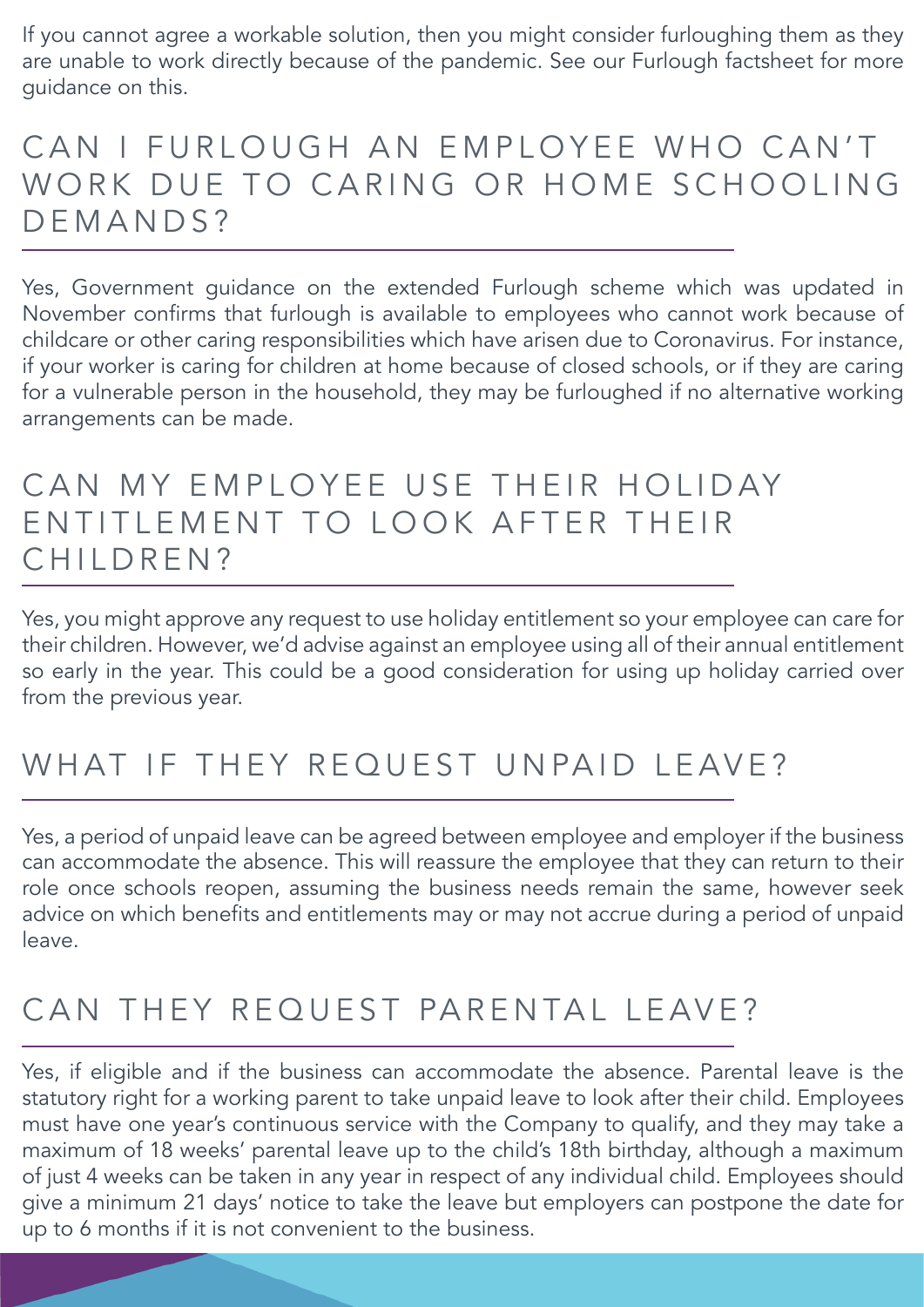## CAN THEY REQUEST TIME OFF FOR DEPENDANTS?

An employee is allowed a reasonable amount of unpaid time off to deal with an emergency involving a dependant, for example, to make alternative care arrangements for an ill child. However, it is intended to cover the immediate and unexpected situation rather than an ongoing situation, and so is only expected to be a couple of days at the most. It is unlikely to apply in the lockdown situation apart from the first couple of days after the announcement, or if caring arrangements later break down unexpectedly.

AS AN EMPLOYER, HOW DO I MANAGE AN ANXIOUS PARENT WHO MAY CHOOSE NOT TO USE THEIR USUAL CARE FACILITIES EVEN IF THEY REMAIN OPEN?

At the time of writing, nurseries and early years care facilities are permitted to remain open for all, and schools remain open to children of critical workers and some children that fall into the "vulnerable" category. Childcare bubbles are also allowed to continue. However, each establishment will have their own policies and may choose not to provide the services they are permitted to.

Even if childcare is available, parents may have concerns about using it and may decide to keep their children at home. Check in with your employees to understand their worries and the impact their work, and try to find a solution that suits both parties. You might encourage them to utilise the childcare available, but cannot force them. While uncertain times continue, employers should do everything they can to support employees who have caring responsibilities and should offer as much flexibility and understanding as possible. They can request holiday or unpaid leave to cover periods of childcare if you can agree to this.

#### SHOULD CLINICALLY EXTREMELY VULNERABLE PEOPLE WHO CANNOT WORK BE FURLOUGHED?

The Government has again advised Clinically Extremely Vulnerable people to "shield" and so stay at home and not attend their workplace. They will again write to those individuals classed as CEV and as their employer, you should follow any guidance they are given. Where they can work from home, they should be allowed to do so.

If their role means they are unable to work from home, and you cannot offer them any other work to do from home, then you can furlough them if they meet eligibility criteria around employment dates (see our Furlough factsheet). If they are not eligible, they may be put on sick leave and paid Statutory Sick Pay as a minimum or Company Sick Pay if this is offered.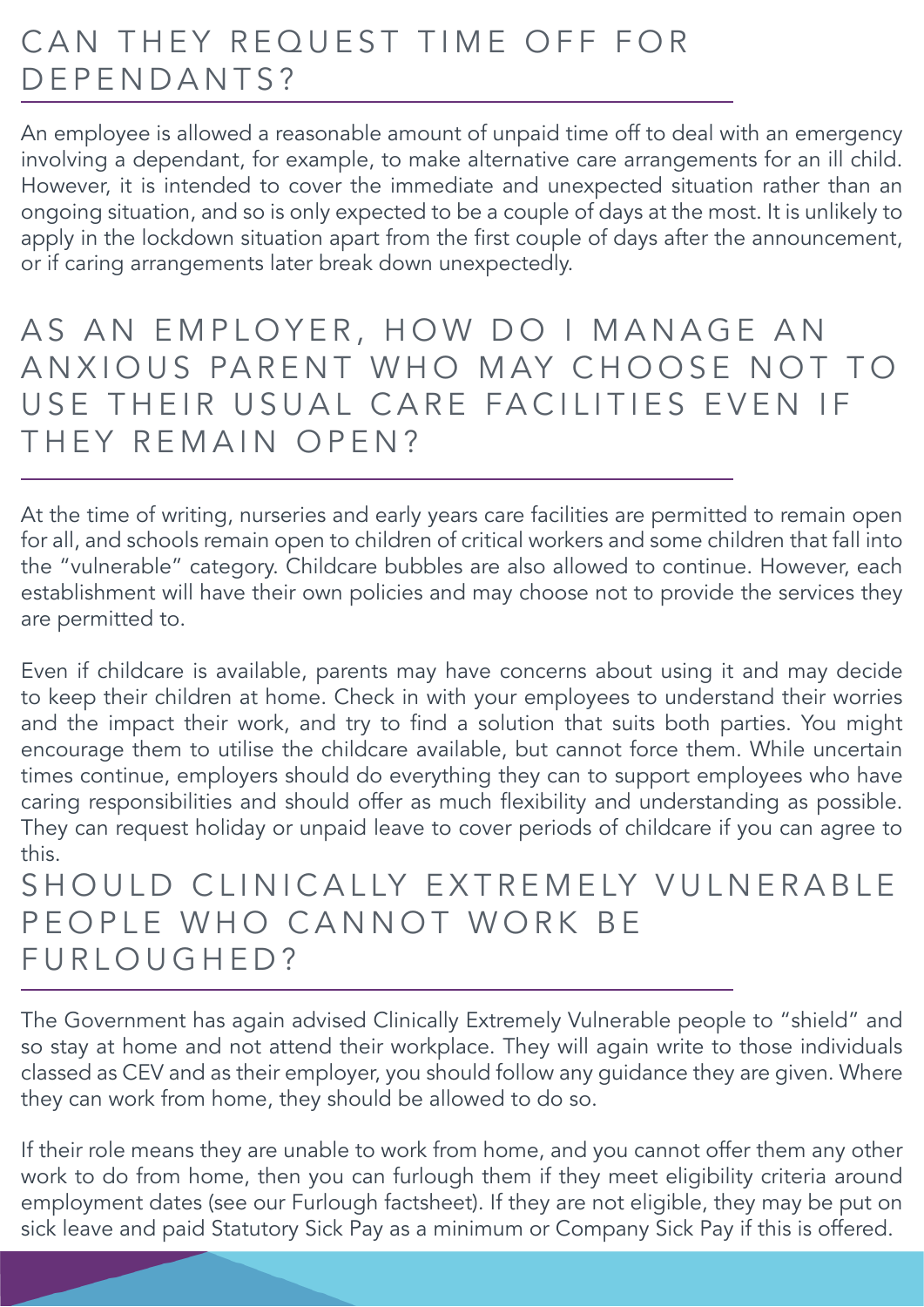## MY EMPLOYEE LIVES WITH A CLINICALLY EXTREMELY VULNERABLE PERSON AND IS CONCERNED ABOUT COMING TO WORK -WHAT SHOULD I DO?

If your employee lives with a clinically extremely vulnerable person, they themselves are not required to shield but are advised to carefully follow the guidance on social distancing.

We would advise you to talk to your employee, try to be flexible and understanding, and allow them to work from home wherever possible. If this is not an option, then reassure your employee by sharing your COVID-19 risk assessments to demonstrate that your workplace is Covid secure and that risks are as low as possible. Accommodate further suggestions they may have if feasible, such as different or staggered working hours or separate work areas. If they refuse to attend the workplace, you may be able to agree a period of paid holiday or unpaid leave if the business can sustain it. If no solution can be found, seek advice from Reality HR on next steps.

#### CAN I DISMISS A WORKER WHO CANNOT WORK BECAUSE OF COVID RESTRICTIONS (DUE TO SHIELDING OR CARING RESPONSIBILITIES)?

Although legally this could be a fair reason to dismiss, we strongly advise this is not considered until you have explored all other alternatives and sought specific advice from Reality HR. There is a risk of a discrimination claim if you dismissed someone without considering all alternatives and possible adjustments, as well as risking damage to your reputation as a business and employer.

## HOW CAN I SUPPORT MY EMPLOYEES WELLBEING DURING THIS TIME?

The news of another national lockdown with a stay-at-home order is likely to leave your employees feeling deflated. Many people, not just parents, will have anxieties and fluctuating mental health during this uncertain period, so do have regular and ongoing conversations about wellbeing, ideally through a regular manager-employee one-to-one meeting. Whether they are working onsite or at home, support staff in working as flexibly as possible if that is what they need. Show them you recognise their worries, and that you will do what you can to accommodate their needs within reason. You will create a loyal team who perform better now and in the long term.

For those able to work from home, regularly check that they are not working too many hours.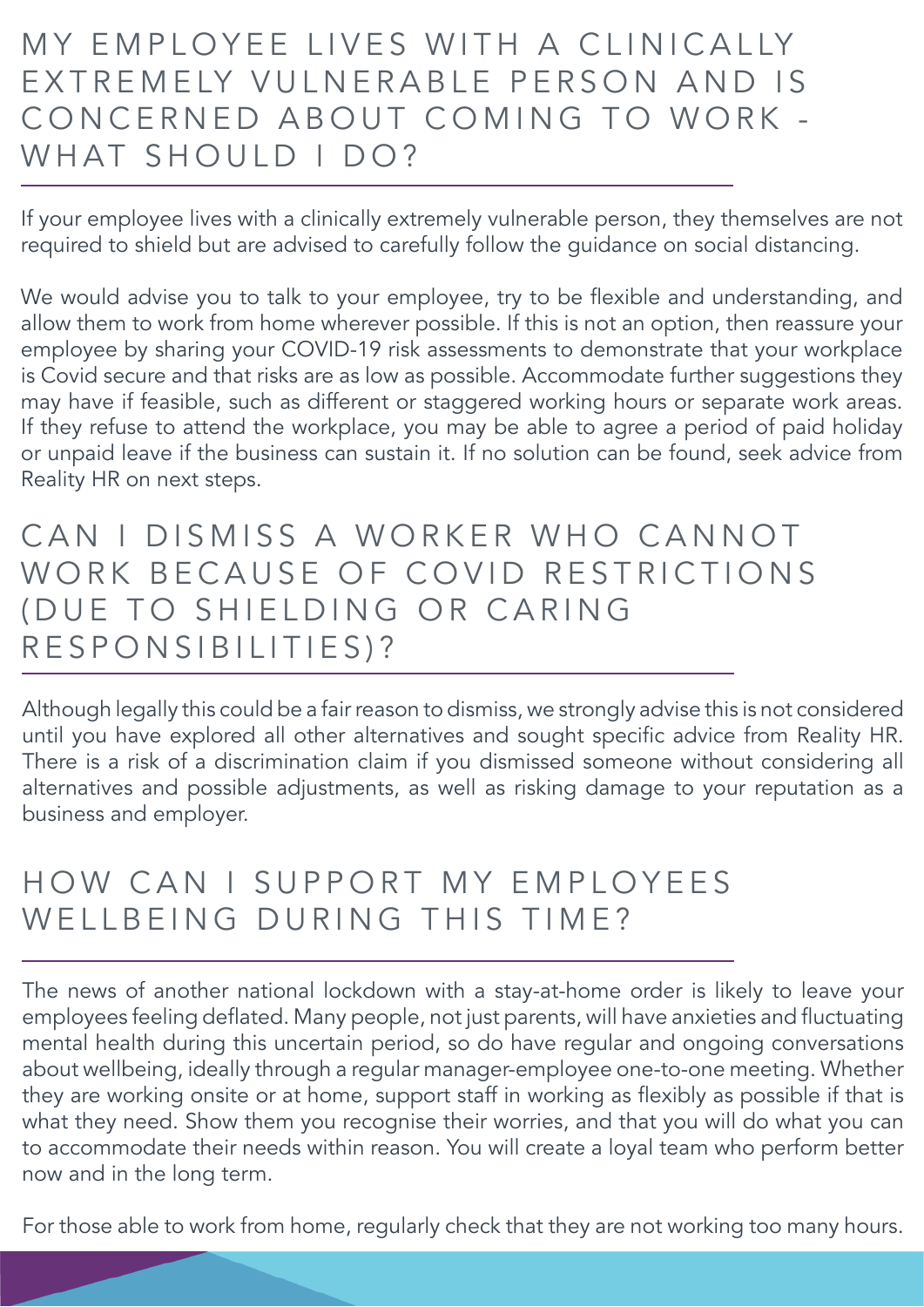Don't let them feel obliged to check emails or work platforms at all hours of the day. Encourage staff to take regular breaks, even if it's just to leave the room to make a cup of tea, and encourage them to shut down their home PCs when they have finished for the day so there is a clear break between work and home. Be mindful of the NHS's recommended "Five Pillars to Wellbeing" which include maintaining connections with colleagues, friends and family, being active as far as possible; taking notice of the natural world; learning new things; and giving support and time to others. Some of these may be more difficult than usual because of the circumstances, but support them however you are able.

Whilst we have been through lockdown before, a winter lockdown is very different. Poor weather and less daylight can affect wellbeing, with very real mental health conditions such as Seasonal Affective Disorder. Wherever possible and practical, actively encourage your teams to block out some time in their working day for wellbeing activities in the daylight – a walk, run, yoga or simply a cuppa outside in the fresh air before it gets dark. If they feel unable to exercise or take a break until nightfall, this may affect some people's health and ability to work effectively.

Some teams working apart will still value virtual tea breaks or any activities which can bring them together for those "watercooler chats" and informal catch ups – perhaps ask one of the extraverts in your team if they'd like to set something up, but don't insist on compulsory attendance from all!

Don't forget to look after your own wellbeing – this sets an example to your employees but is also important in managing your own health and work performance so you can better steer your business through these tough times.

Finally, make available and signpost further advice or support, such as Employee Assistance Programmes (EAPs), charities and helplines, and any other wellbeing resources you have available. EAPs can be invaluable and low cost – speak to us if you'd like to learn more.

#### I AM NOW HAVING TO CONSIDER FURLOUGHING EMPLOYEES. WHO CAN I FURLOUGH?

The 'new' extended furlough scheme followed on from the previous furlough scheme which ended 31st October. It runs until 30th April 2021. All UK businesses are eligible to participate (including limited companies, sole traders, charities etc) even if they have not used the scheme before. Organisations that are fully publicly funded are not expected to use the scheme.

For periods of furlough from 1st November onwards employers can claim for any employees who were employed on 30th October 2020 if they had made an RTI submission for them between 20th March 2020 and 30th October 2020, including: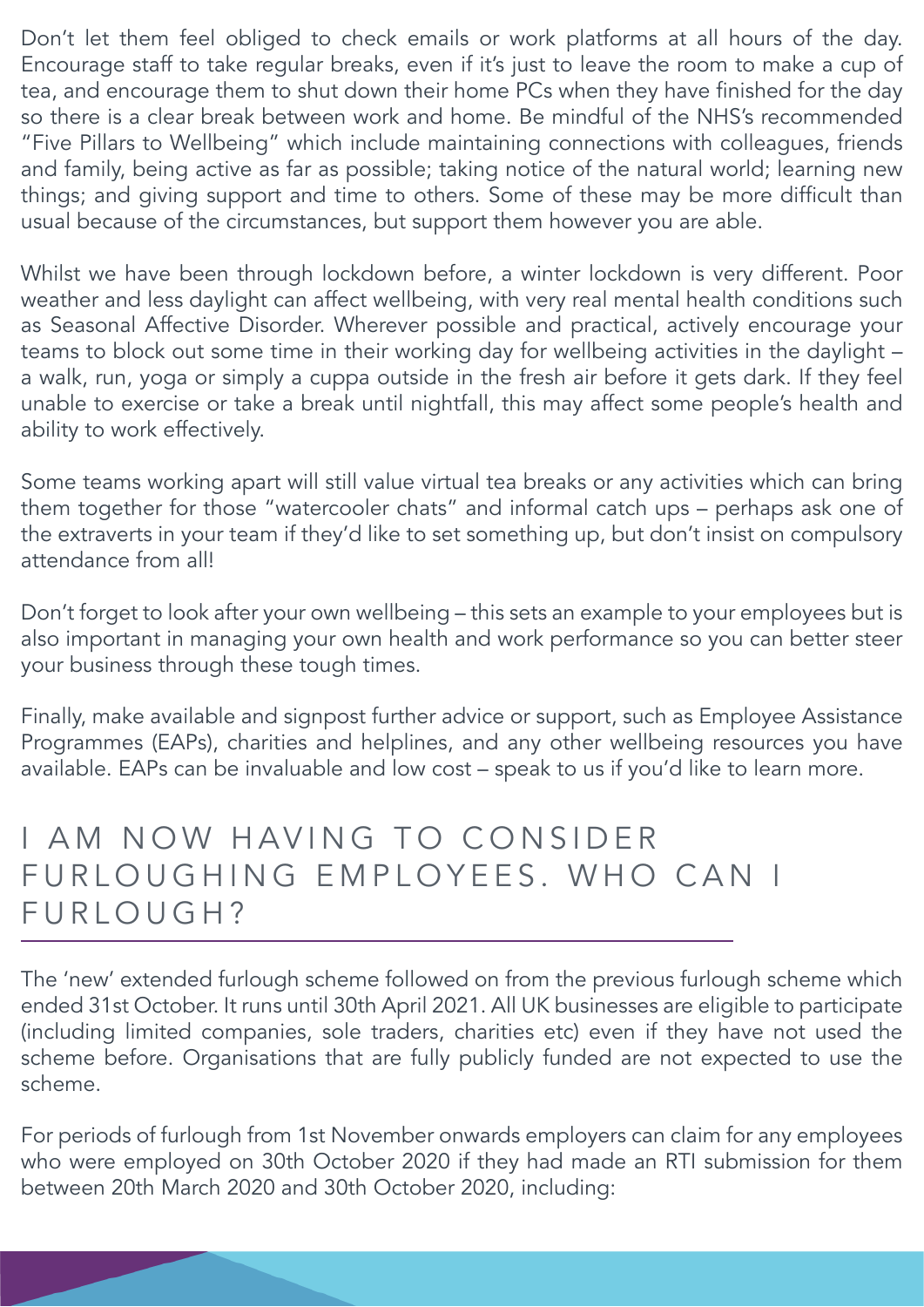- full-time employees
- part-time employees
- employees on agency contracts
- employees on flexible or zero-hour contracts
- Apprentices
- Directors (can claim against their PAYE salary only, not dividends)

Deadlines for claiming furlough funds are now much shorter – approximately just two weeks after the end of the month in which your staff were furloughed. Do check these dates carefully so you do not miss the window to claim your funds.

## CAN MY EMPLOYEE ASK TO BE FURLOUGHED?

Yes, although you do not need to agree. However, if your employee has difficulties working because of caring responsibilities or needing to shield, they can be furloughed if no alternatives can be found, and so their requests should be considered carefully.

#### CAN I CLAIM FURLOUGH WHEN EMPLOYEES ARE ON HOLIDAY?

An employer cannot place a worker on furlough purely to cover their holiday. An employer will need to demonstrate that there was a need to furlough that worker because of the impact of the pandemic, and not just because they were taking planned holiday. However, where employees are furloughed because of the impact of the pandemic, then they can request to use their holiday entitlement in the normal way, and if approved, each day of holiday whilst on furlough should be topped up to the worker's normal daily pay, over and above what they would receive for a day of furlough. This includes bank holidays; when a worker would usually take a bank holiday as leave, but are furloughed on this date, the employer can class it as holiday and top up to the normal day's pay. An employer should NOT claim furlough for all employees who are absent due to Bank Holidays but not furloughed at other times. Where an employer is using flexi furlough, then hours taken as holiday count as furloughed hours and not working hours, and should be topped up to normal pay (although the employer can still claim the furlough funds).

Remember, if you as the employer are requesting that your employee takes holiday whilst they are on furlough, you need to give them twice as much notice as holiday they are taking. E.g. if you are asking someone to take one week of holiday, you need to give two weeks' notice.